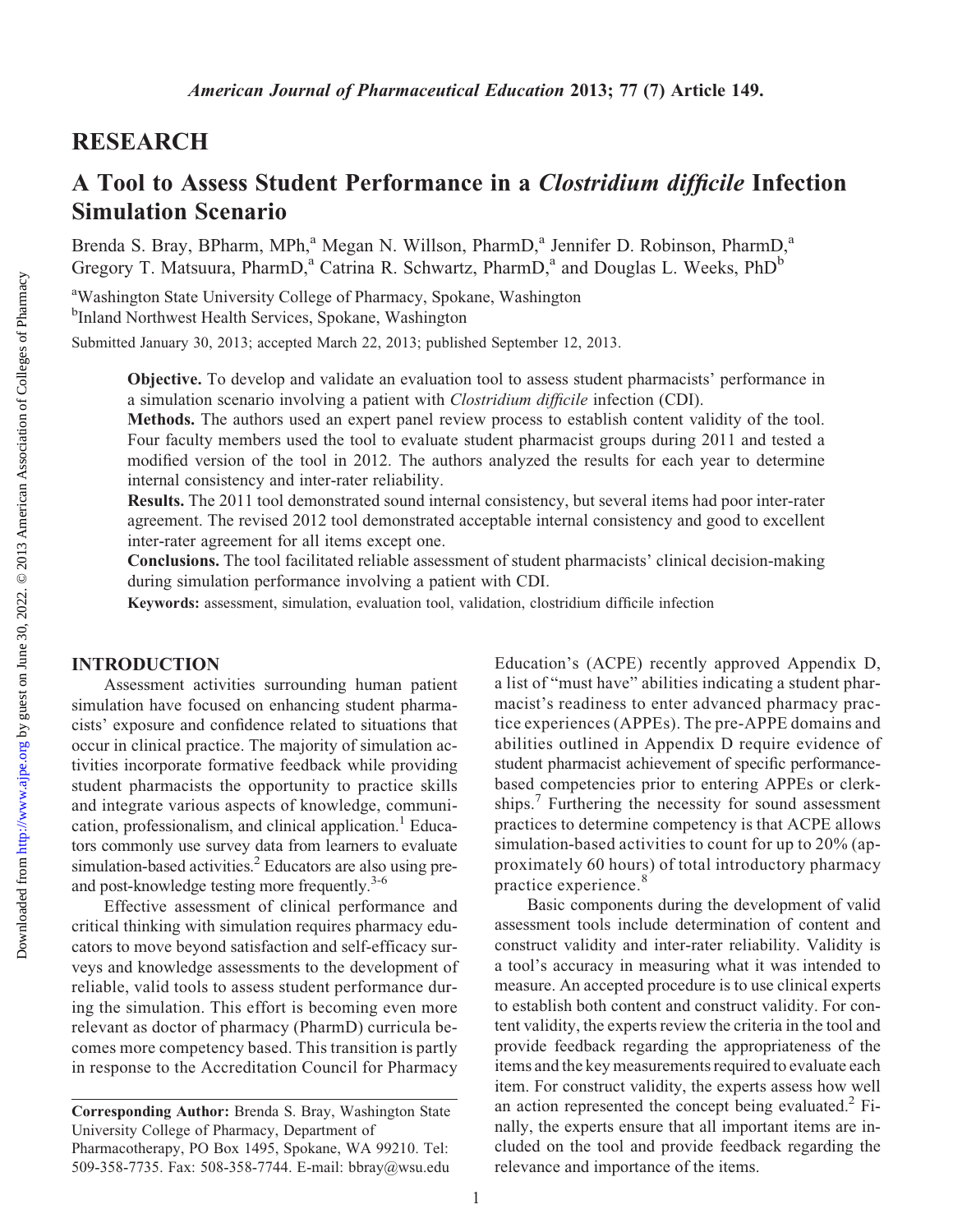Once the tool is developed, the next step is to establish its reliability. Reliability refers to the tool's ability to provide scores that are substantially free of measurement error. Of the many types of reliability that can be determined, inter-rater reliability is critical to establish when assessment of student learning will be conducted by many different graders from various clinical backgrounds. Interrater reliability is typically assessed when multiple raters independently evaluate the same performance using the same tool.

Faculty members at the Washington State University College of Pharmacy, initiated simulation-based activities within the PharmD curriculum during 2007. One of the initial simulation scenarios implemented was an infectious disease case related to Clostridium difficile infection (CDI). We selected this content area because of its importance to the healthcare system. Clostridium difficile is a widespread disease within healthcare systems and is the leading cause of nosocomial diarrhea.<sup>9</sup>

As part of the patient care team, pharmacists must/ should understand the appropriate management of CDI. Pharmacists can play a critical role in identifying unwarranted agents that promote colonic stasis. Health care providers should avoid use of agents that reduce gastric motility in patients with CDI because of the potential risk of severe complications such as toxic megacolon.9 Pharmacists can assist with treatment optimization, thereby reducing the infectious spread of CDI to other patients. A multidisciplinary CDI reduction team led by a pharmacist was associated with a reduction in the rate of CDI within the Huntsville Hospital System.<sup>10</sup> As healthcare professionals with direct patient contact, pharmacy personnel must actively use proper infection control procedures to prevent the nosocomial transmission of this pathogen.

We developed a simulation evaluation tool, including proper infection control procedures and therapy optimization, to address the role of the pharmacist in appropriate treatment of CDI. Despite the expansion of simulationbased teaching methodologies, few studies have been published in the pharmacy literature regarding the validation of simulation assessment tools. Thus, the purpose of this study was to validate the evaluation tool with a specific focus on establishing content validity and interrater reliability.

## **METHODS**

The WSU Institutional Review Board granted "exempt" status to this study as normal education practice conducted in an established educational setting. We completed the tool validation process over a 2-year period, beginning in fall 2010, with content validation, tool creation, and preliminary testing in spring 2011, followed by

tool revision and further testing in spring 2012. The tool developers identified the following 6 content domains which they believed were important to include on an assessment tool: isolation precautions, assessment of home medications and current medication orders, appropriate monitoring parameters, evaluation of diagnostic results, accurate treatment of CDI, and appropriate supportive care. We used a deductive process to develop individual items for each content domain. A 6-person clinical expert panel that included 3 infectious diseases pharmacists, 1 infectious diseases physician, 1 internal medicine pharmacist, and 1 postgraduate year 1 (PGY1) pharmacy resident reviewed the 6 content domains and their associated items.

The experts evaluated the items in the 6 content domains, rating each as critically important, important, not very important, or not important at all. Additionally, they suggested revisions to existing items and identified missing items. The expert reviewers also ranked items of pharmacist-specific patient care in order of importance relative to each other. Based on the results of the expert review, we developed the first 18-item draft of the checklist style tool, including the assignment of point distribution on the tool.

We used the initial draft tool to evaluate the performance of 24 student pharmacist groups during the spring 2011 simulation. Each simulation session was video recorded and saved in digital format to a secure university server. Four raters independently assessed student performance from the video recordings. We analyzed 4 independent raters' summed scores across the items to determine the internal consistency and reliability of the entire evaluation tool, as well as for individual items. The tool validation team reviewed the results from the 2011 spring semester analysis and revised the tool. The revised tool (Appendix 1) with 19 check-list items, was then used to evaluate the performance of 31 student groups during 2012 spring semester. The video-recordings and the independent video-recording rater processes were consistent with the methods used in 2011. Team members again reviewed the overall tool and each item and compared it to the previous tool to determine if its performance had improved. Special focus was given to the items regarding accurate therapy to determine if those had changed from the previous tool.

The course faculty members created an education module to introduce second-year student pharmacists to a hospitalized patient with CDI. The educational module was delivered in an applied patient care laboratory which included a 1-hour tutorial followed by a 2-hour laboratory component. The student pharmacists were required to read Clinical Practice Guidelines for Clostridium difficile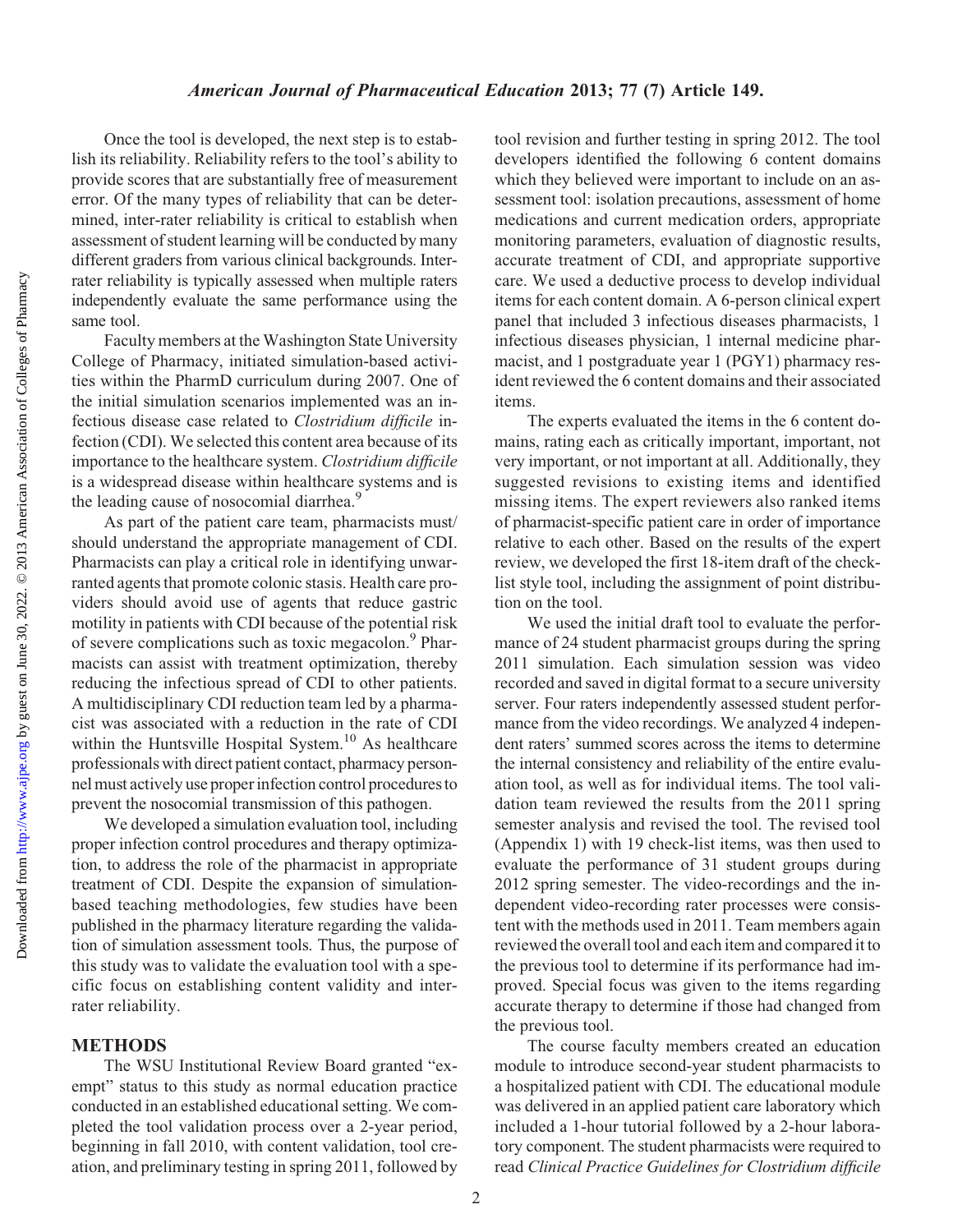#### American Journal of Pharmaceutical Education 2013; 77 (7) Article 149.

Infections in Adults prior to tutorial and laboratory. In addition, prior to the laboratory session, course faculty members provided the students with the patient's admission note from the physician.  $\frac{11}{11}$  Learning objectives for the CDI simulation included that after completion of the module, the student would be able to do the following: (1) list risk factors for CDI, (2) recommend appropriate CDI therapy, (3) indicate measures used for supportive care and identify medications that should be avoided or used with caution, and (4) establish appropriate monitoring parameters to evaluate the therapeutic improvement or treatment failure of a patient. The tutorial included a brief orientation to the CDI case, a review of the patient chart, and a review of a simulation confidentiality statement.

Student pharmacists were divided into teams of 3 to 4 students. The simulation began with a brief interaction with the facilitator who provided a short, scripted introduction describing the simulated patient case setting. The student pharmacists began the simulation by conducting a chart review at a mock nursing station. They then entered the patient room and performed a patient interview. Immediately following the patient interview, the facilitator entered the patient room where 1 of the student pharmacists on the team initiated a short, informal patient case presentation. The facilitator encouraged other team members to participate by adding relevant information to the presentation. After the students completed the simulation, the facilitator conducted a short debriefing and discussion with the student pharmacists in a separate conference room. During the debriefing, the facilitator evaluated the student pharmacists' performance and provided formative feedback.

The simulations were conducted over 2 days. The same basic patient case was used for all simulations but the patient medical record and outcome were changed between days to limit the impact of discussion between student pharmacists who had completed the simulation and those who had not. In one case the patient's condition deteriorated and he did not respond to the initial therapy of metronidazole. For the second case, the patient improved with the initial therapy. Each scenario provided opportunity for the student pharmacists to obtain pertinent information from the patient, practice appropriate infection control procedures, modify drug therapy regarding duration and dosing, and discontinue contraindicated therapy.

The statistical analyses were consistent for both the 2011 and 2012 tool versions. Summed scores across all the items from 4 independent raters were analyzed using Cronbach alpha to determine internal consistency reliability of the entire evaluation tool. We assumed the overall instrument to be internally consistent at a Cronbach alpha value  $> 0.80^{12,13}$ 

The summed scores were derived from dichotomous ratings per item by each rater (1 = aspect observed,  $0 =$ aspect not observed). Cronbach alpha across all raters for all groups was calculated as well as for groups with the "deteriorating" patient and those with the "improving" patient. Observed percent agreement values amongst the 4 raters per item across all scenarios were calculated. Gwet's first-order agreement coefficient,  $AC<sub>1</sub>$ , was used to estimate chance-adjusted agreement among the 4 raters for each item on the evaluation.<sup>14,15</sup> AC<sub>1</sub> uses a chanceagreement probability that is calibrated to the propensity of random ratings estimated from observed ratings. Unlike other measures of chance-adjusted agreement, such as Cohen's Kappa,  $AC<sub>1</sub>$  is not distorted by high (or low) prevalence of the trait being rated; thus, it represents an unbiased estimate of 'true' inter-rater agreement.<sup>16,17</sup> Confidence intervals for  $AC<sub>1</sub>$  were derived with unconditional variance estimates in order to characterize precision of the agreement coefficients to the general population of raters. Items with  $AC_1$  values below 0.60 were scrutinized for revision. All calculations were performed with SAS software.<sup>18</sup>

### RESULTS

The experts rated accurate treatment of CDI and assessment of home medications and current medications as critically important. They rated all other domains as important. The experts ranked the most relevant pharmacistspecific patient-care item as accurate treatment of CDI followed by, in order of decreasing importance, evaluation of home and acute care medication orders, patient monitoring, evaluation of diagnostic tools, isolation precautions, allergy status, and estimation of renal function.

#### Results from 2011 Tool

Cronbach alpha for all groups across both scenarios  $(n = 23 \text{ groups})$  was 0.887. Cronbach alpha for the scenario in which the patient was decompensating  $(n = 14)$ groups) was 0.932; and for the scenario in which the patient was improving ( $n = 9$  groups) was 0.779. In general the magnitude of Cronbach alpha indicated sound internal consistency across scenarios and for scenarios with a patient who was deteriorating or improving.<sup>13</sup>

Gwet's  $AC<sub>1</sub>$  inter-rater agreement coefficients plus/ minus the standard error for each item across the overall scenario, as well as for the decompensating and the improving patient, ranged from  $0.97 \pm 0.3$  (high agreement) for "exhibited professional behavior" to  $0.29 \pm 0.29$  (low agreement) for "general wellness" between the 4 raters. Table 1 reflects the items identified for revision on the 2012 version of the tool. The table identifies the disposition ofthose items. The item, "followed simulation guidelines,"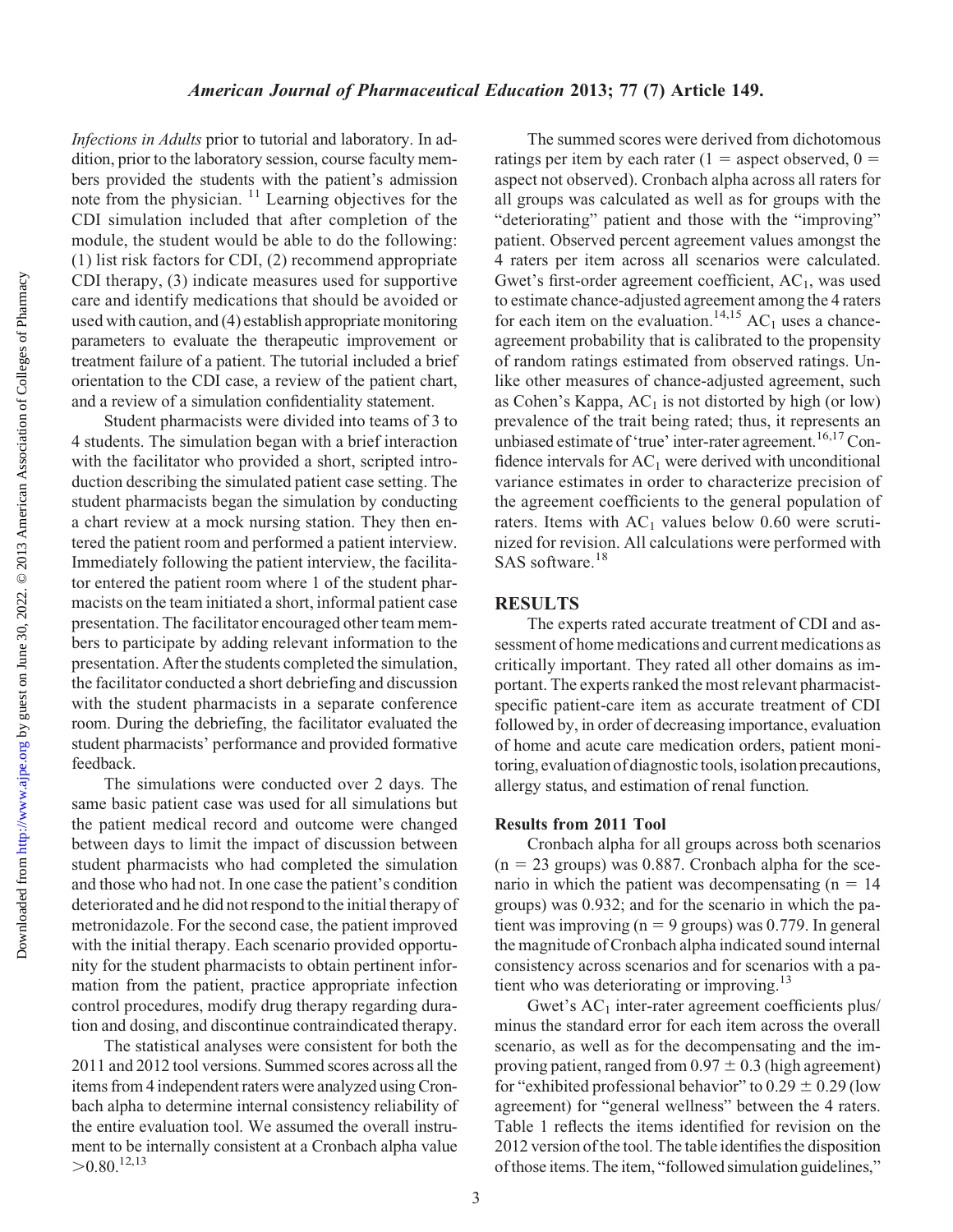<http://www.ajpe.org>

Downloaded from

## American Journal of Pharmaceutical Education 2013; 77 (7) Article 149.

|                                                                             |                                 | Inter-rater Agreement Coefficient (SE) <sup>a</sup> |                                             |                                                                                                                                                      |
|-----------------------------------------------------------------------------|---------------------------------|-----------------------------------------------------|---------------------------------------------|------------------------------------------------------------------------------------------------------------------------------------------------------|
| <b>Checklist Items</b>                                                      | <b>Both</b><br><b>Scenarios</b> | Decompensating<br><b>Patient Scenario</b>           | <b>Improving</b><br><b>Patient Scenario</b> | <b>Revisions of Checklist</b><br><b>Items for 2012 Tool</b>                                                                                          |
| Followed simulation<br>guidelines (Item 1)                                  | h                               | h                                                   |                                             | Eliminated item: not essential for<br>determining student competency                                                                                 |
| Assessed Current Medication<br>Orders (Item 6)                              | 0.57(0.26)                      | 0.52(0.36)                                          | 0.59(0.25)                                  | Revised item: Split into<br>2 separate items - review<br>of MAR for current hospital<br>meds and patient interview<br>for verification of home meds. |
| General Wellness (Item 13)                                                  | 0.35(0.22)                      | 0.29(0.29)                                          | 0.34(0.30)                                  | Eliminated item: poorly worded<br>& not essential for determining<br>student competency                                                              |
| Treatment – Recommend<br>appropriate therapy<br>based on Severity (Item 17) | 0.71(0.14)                      | 0.52(0.22)                                          | 0.92(0.10)                                  | Revised these 2 items: Developed<br>4 distinct items to address each<br>aspect of appropriate therapy $-$                                            |
| Treatment – State Specific<br>Drug, Route and Duration<br>(Item 18)         | 0.49(0.28)                      | 0.55(0.25)                                          | 0.42(0.35)                                  | drug choice, correct dose,<br>correct route, correct duration                                                                                        |

Table 1. Spring 2011 Tool – Analysis for Items with  $AC_1$  less than  $0.60^a$ 

<sup>a</sup> Reported as Gwet's first-order agreement coefficients, AC1, to estimate chance adjusted agreement amongst the 4 raters for each item with standard errors reported in parentheses.

<sup>b</sup> Chance agreement not calculable under conditions of 100% agreement.

was removed from the tool because of a perfect interrater reliability and a decision from the tool development team that the item was nonessential. The item, "general wellness," was included on the tool to determine if student pharmacists evaluated the patient's total well-being. The item was removed from the tool because of poor inter-rater reliability and recognition that it was poorly worded, leading to multiple interpretations among raters.

Three items were revised to improve clarity in the evaluation of appropriate drug therapy. The item "assessed current medication orders" was separated into 2 items to evaluate if the students were reviewing both the medication administration record (MAR) and evaluating home medications. Review of the MAR was important to ascertain if students were evaluating current inpatient drug therapy, and the relevance of home medications was to identify potential offending agents. The items "recommend appropriate therapy based on severity" and "treatment" were reconfigured into 4 distinct items focusing on the students' abilities to make a patient-specific drug therapy recommendation for the treatment of C. difficile disease, including specific drug, correct dose, correct route, and correct duration.

### Results from 2012 Tool

Cronbach alpha across all raters for all groups  $(n = 1)$ 31 groups) was 0.82. Cronbach alpha for the scenario in which the patient was decompensating  $(n = 17 \text{ groups})$ 

increased to 0.86 and for the 14 groups who experienced an improving patient ( $n = 14$  groups), decreased to 0.75. In general, the magnitude of Cronbach alpha indicated that the tool had acceptable internal consistency, as a whole, and for scenarios in which a patient was deteriorating or improving.<sup>13</sup>

The magnitude of chance-adjusted agreement among raters per item was good to excellent ( $> 0.69 \pm 0.09$ ) with the exception of item 18 which revealed only fair chanceadjusted agreement for both scenarios (0.40  $\pm$  0.10).<sup>19</sup> Table 2 highlights the performance of the *revised items* on the 2012 tool.

## **DISCUSSION**

We conducted the study to determine the validity and reliability of an evaluation tool designed for the purpose of assessing student pharmacists' skills during a simulation scenario involving a patient with CDI. The final 2012 version of the simulation assessment tool was sound with respect to content validity, demonstrated acceptable levels of inter-rater reliability per item, and exhibited sound internal consistency, whether the scenario involved a patient who was improving or deteriorating.

Potential weaknesses of the study were identified by the team. Prior to using the 2011 and 2012 CDI evaluation tools, graders did not participate in norming sessions. By discussing how the tool would be used, the raters may have been able to identify a clear vision of the intent for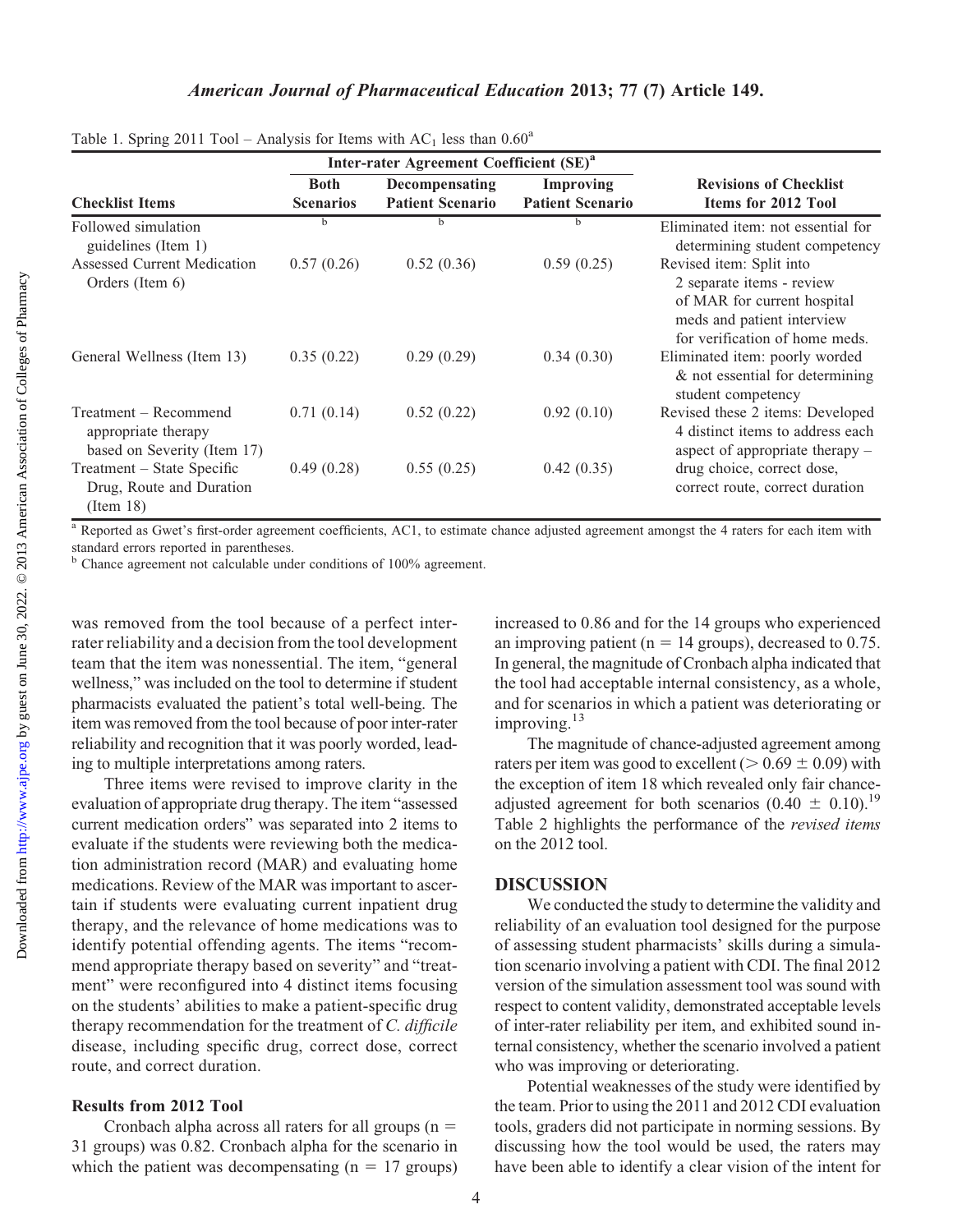|                                                                        |                                 | Inter-rater Agreement Coefficient (SE) <sup>a</sup> |                                             |                                                                     |
|------------------------------------------------------------------------|---------------------------------|-----------------------------------------------------|---------------------------------------------|---------------------------------------------------------------------|
| <b>Checklist Items for 2012 Tool</b>                                   | <b>Both</b><br><b>Scenarios</b> | Decompensating<br><b>Patient Scenario</b>           | <b>Improving</b><br><b>Patient Scenario</b> | <b>Comments</b>                                                     |
| MAR Review (Item 9)                                                    | 0.93(0.04)                      | 0.92(0.06)                                          | 0.95(0.05)                                  | Revised from 2011 Item 6<br>(Assessed Current<br>Medication Orders) |
| Home Medications Assessed (Item 11)                                    | 0.83(0.06)                      | 0.85(0.07)                                          | 0.90(0.11)                                  | Revised from 2011 Item 6<br>(Assessed Current<br>Medication Orders) |
| State Specific Drug for treatment of<br>C. difficile disease (Item 16) | 0.85(0.06)                      | 0.85(0.08)                                          | 0.84(0.10)                                  | Revised from 2011 Item 17<br>(Recommend appropriate)                |
| Correct Dose for C. difficile<br>disease (Item 17)                     | 0.72(0.09)                      | 0.67(0.13)                                          | 0.78(0.12)                                  | therapy based on Severity)<br>and Item 18 Treatment                 |
| Correct Route for C. difficile<br>disease (Item 18)                    | 0.40(0.10)                      | 0.50(0.15)                                          | 0.29(0.13)                                  | (State Specific Drug,<br>Route and Duration)                        |
| Correct Duration for C. difficile<br>disease (Item 19)                 | 0.69(0.09)                      | 0.79(0.10)                                          | 0.57(0.17)                                  |                                                                     |

|  |  | Table 2. Spring 2012 Tool - Analysis of Revised Items <sup>a</sup> |  |  |
|--|--|--------------------------------------------------------------------|--|--|
|  |  |                                                                    |  |  |

<sup>a</sup> Reported as Gwet's first-order agreement coefficients, AC1, to estimate chance adjusted agreement amongst the 4 raters for each item with standard errors reported in parentheses.

each item, potentially increasing inter-rater reliability. Evidence of this was discovered with the "correct route" item which demonstrated a low  $AC<sub>1</sub>$  score. Student pharmacists tended to leave the route out, particularly if they were modifying the drug dose but retaining the original route of administration. The route of administration was often "implied." Second, the evaluators then inconsistently gave credit (or not) for route of administration used. Some raters indicated that if the students did not explicitly state the route used, they did not give credit for it, while others gave credit for the students when they implied which route was used. This emphasizes the importance of including norming sessions during tool validation processes.

During 2011, the audio was not recorded while the students were reviewing the patient charts, and the video capture of the patient charts was sometimes of a low quality. Video raters reported difficulty seeing what portion of the chart was being reviewed and did not have the ability to listen to discussions between student pharmacists while evaluating the patient chart. During 2012, both audio and video of the chart review were available for the raters to review during the evaluation.

Traditional assessment of student learning relies heavily on the ability of students to demonstrate achievement of knowledge-based content through the use of written examinations. However, performance on a written examination does not ensure competency in the provision of patient-specific care. An example relevant to this scenario is that student pharmacists may pass a written assessment illustrating they understand the importance of

following isolation precautions when encountering infectious material. However, whether they can incorporate this knowledge into practice is unknown. Performancebased assessment allows evaluation of this competency. Assessment of performance "requires students to display their learning...actively practice their skills and synthesize their knowledge."<sup>20</sup> In the area of advanced cardiac life support (ACLS), checklists can be used to make valid judgments of minimum competencies. $2^{1,22}$  Also, reliable scores can be obtained through the use of an ACLS checklist during a high stakes performance assessment, called a Megacode, used during ACLS certification.<sup>23</sup> To this end, the need for valid, reliable assessment tools to evaluate skills-based performance of student pharmacists during simulation cannot be overstated, particularly as pharmacy education programs are called to provide evidence of competency/mastery of pre-APPE domains. Future studies based on these results are needed to target the best approach for using evaluation tools to set standards of proficiency in pharmacy practice.

Additionally, there is a need to continue to define and implement authentic assessments as a best practice in pharmacy education. While there is not a single definition, authentic assessment is defined by Frey and colleagues as an assessment that is a "mirroring of real-world tasks or expectations."<sup>24</sup> For healthcare workers our "realworld" is the provision of patient care. Developing reliable assessment tools for simulated patient cases may be the first step to authentic assessment. Reliable assessment tools must have a defensible cut point, consistent between raters, and include content needed to treat a patient.<sup>25</sup>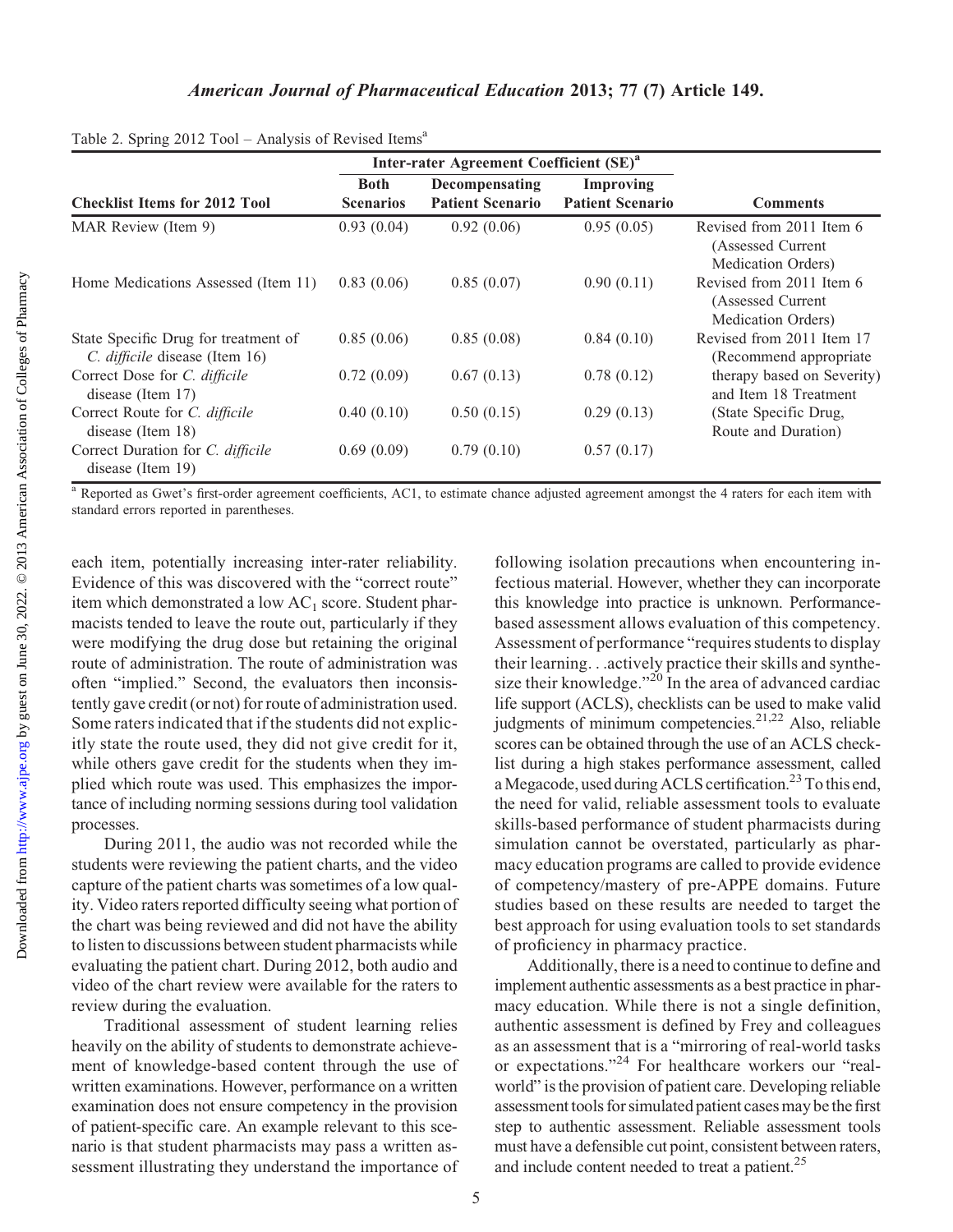## American Journal of Pharmaceutical Education 2013; 77 (7) Article 149.

## **CONCLUSION**

Using the evaluation tool described for assessing a Clostridium difficile infection simulation scenario, student pharmacists were graded consistently among multiple graders. Additionally student pharmacists were evaluated on CDI content deemed important and relevant by experts in the field. Establishing a valid, reliable assessment tool to evaluate student performance during a simulation scenario lays the foundation for simulation to be used more commonly as summative evaluation to ensure that student pharmacists meet the pre-APPE core domains and abilities.

## **REFERENCES**

1. Bray BS, Schwartz CR, Odegard PS, Hammer DP, and Seybert AL. Assessment of human patient simulation-based learning. Am J Pharm Educ. 2011;75(10):Article 208.

2. Kardong-Edgren S, Adamson KA, Fitzgerald C. A review of currently published evaluation Instruments for human patient simulation. Clin Simul Nurs. 2010;6:e25-e35.

3. Tofil NM, Benner KW, Worthington MA, Zinkan L, White ML. Use of simulation to enhance learning in a pediatric elective. Am J Pharm Educ. 2010;74(2):Article 21.

4. Seybert AL, Kobulinsky LR, McKaveney TP. Human patient simulation in a pharmacotherapy course. Am J Pharm Educ. 2008; 72(2):Article 37.

5. Vyas D, Wombwell E, Russell E, Caligiuri F. High-fidelity patient simulation series to supplement introductory pharmacy practice experiences. Am J Pharm Educ. 2010;74(9):Article 169.

6. Seybert AL, Barton CM. Simulation-based learning to teach blood pressure assessment to doctor of pharmacy students. Am J Pharm Educ. 2007;71(3):Article 48.

7. Accreditation Council for Pharmacy Education. Accreditation standards and guidelines for the professional program in pharmacy leading to the doctor of pharmacy degree. S2007, Guidelines 2.0, Preamble Addendum, Appendix D. Chicago, ILL: 2011: xxi – xxix. http://www.acpe-accredit.org/pdf/FinalS2007Guidelines2.0.pdf. Accessed March 18, 2013.

8. Accreditation Council for Pharmacy Education. Addendum #1: Clarifications of current standards, 1.3 simulations for introductory pharmacy practice experiences.. http://www.acpe-accredit.org/pdf/ cs\_policiesandprocedures.pdf. 30-CS – 33CS. Accessed March 18, 2013.

9. Thielman NM, Wilson KH. Antibiotic-associated colitis. In: Mandell GL, Bennett JE, Doli R, eds. Mandell, Douglas, and

Bennett's Principles and Practice of Infectious Diseases, 7th edition. Philadelphia, PA: Churchill Livingstone Elsevier; 2010:1375-1387.

10. Eiland EH 3rd. Activities of a Clostridium difficile infection reduction team. Am J Health Syst Pharm. 2011;68(14):1298, 1300-1301.

11. Cohen SH, Gerding DN, Johnson S, et al. Clinical practice guidelines for Clostridium difficile infection in adults: 2010 update by the Society for Healthcare Epidemiology of America (SHEA) and the Infectious Diseases Society of America (IDSA). Infect Control Hosp Epidemiol. 2010;31(5):431-455.

12. Bland JM, Altman DG. Cronbach's alpha. Br Med J. 1997; 314(7080):572.

13. Kline P. The Handbook of Psychological Testing. 2nd ed. London: Routledge, 1999.

14. Gwet, K. Handbook of Inter-Rater Reliability: How to Measure the Level of Agreement Between Two or Multiple Raters. Stataxis Publishing Company: Gaithersburg, MD; 2001.

15. Gwet KL. Computing inter-rater reliability and its variance in the presence of high agreement. Br J Math Stat Psychol. 2008; 61(Part 1):29-48.

16. Cohen J. A coefficient of agreement for nominal scales. Educ Psychol Meas. 1960;20(1):37-46.

17. Cicchetti DV, Feinstein AR. High agreement but low kappa: II. Resolving the paradoxes. J Clin Epidemiol. 1990;43(6):551-558.

18. SAS software. http://mcrc.hitchcock.org/SASMacros/

Agreement/AC1AC2.TXT. Accessed March 18, 2013. 19. Fleiss JL. Statistical methods for rates and proportions. 2nd ed.

New York: John Wiley; 1981: pp. 38-46.

20. Banta TW and Associates. Building a Scholarship of Assessment. San Francisco, CA: Josey-Bass; 2002: 205-206.

21. Wayne DB, Siddall VJ, Butter J, et al. A longitudinal study of internal medicine residents' retention of advanced cardiac life support skills. Acad Med. 2006;81(10 Suppl):S9-S12.

22. Wayne DF, Butter J, Siddall VJ, et al. Mastery learning of advanced cardiac life support skills by internal medicine residents using simulation technology and deliberate practice. J Gen Intern Med. 2006;21(3):251-256.

23. McEvoy MD, Smalley JD, Nietert PJ, et al. Validation of a detailed scoring checklist for use during advanced cardiac life support certification. Simul Healthc. 2012;7(4):222-235.

24. Fray BB, Schmitt VL, Allen JP. Defining authentic classroom assessment. Pract Assess Res Eval. 2012;17(2). http://pareonline.net/ getvn.asp?v= $17&n=2$ . Accessed March 18, 2013.

25. Wayne DB, Butter J, Cohen ER, McGaghie WC. Setting defensible standards for cardiac auscultations skills in medical students. Acad Med. 2009;84(10 Suppl):SS94-S96.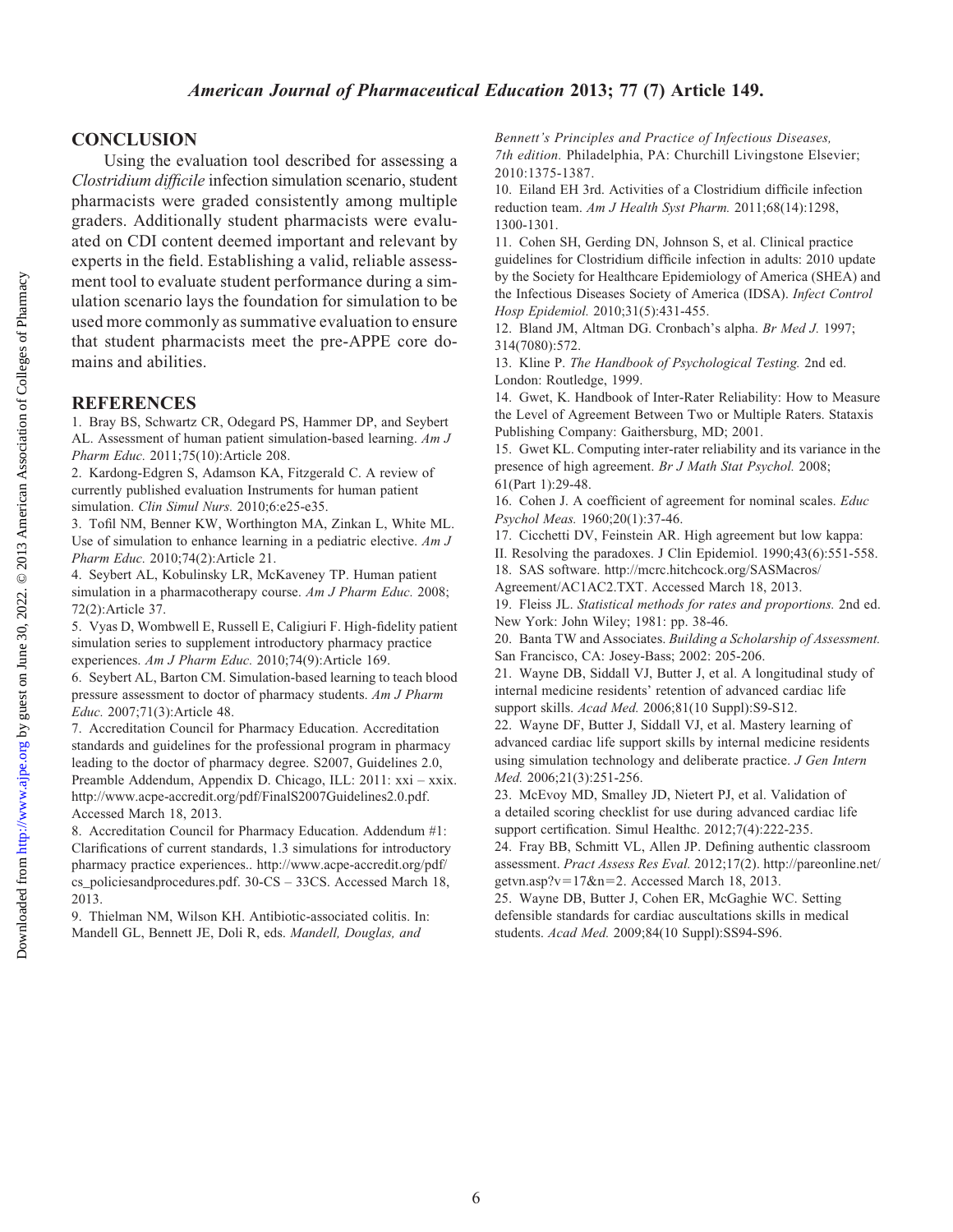| Evaluator:                                                                             |                                                                                                                                                                            | Student Group #                                                            |                                                                                                                                                                                                                                                                                 |
|----------------------------------------------------------------------------------------|----------------------------------------------------------------------------------------------------------------------------------------------------------------------------|----------------------------------------------------------------------------|---------------------------------------------------------------------------------------------------------------------------------------------------------------------------------------------------------------------------------------------------------------------------------|
| Elements to assess                                                                     | KEY                                                                                                                                                                        |                                                                            | De-briefing Guidance/Notes                                                                                                                                                                                                                                                      |
| Simulation etiquette,<br>professionalism,<br>preparedness,<br>and respect<br>$1.5$ pts | Treats manikin as a patient<br>White coat/Name Badge<br>during simulation and debriefing<br>Exhibited professional behavior<br>introduces self<br>YES (1.5 pt)<br>NO(0 pt) |                                                                            | - Each group can be graded as a whole<br>- Note below those students who are<br>deficient in any area                                                                                                                                                                           |
| <b>Personal Protection</b><br>$/2$ pts                                                 | Practiced Isolation Precautions<br>Performed hand hygiene prior<br>to leaving patient room<br>Gloves<br>$\bullet$ Gown                                                     | YES (1 pt)<br>YES (1 pt)<br>NO (0 pt)<br>NO(0 pt)                          | articles of clothing; not visibly falling off)<br>includes: gloving & gowning (covers all<br>Proper isolation precautions for c. diff<br>will kill the spores; hand sanitizer<br>warm/soapy water for 30 seconds<br>Proper hand hygiene for c. diff:<br>may not be substituted. |
| <b>Consulted Patient Chart</b>                                                         | Laboratory data<br>Graphic                                                                                                                                                 | YES (0.5 pt)<br>YES(0.5pt)<br>NO <sub>(0pt)</sub><br>NO <sub>(0pt)</sub>   | Lab data: WBC, Scr, electrolytes<br>Vitals: temperature, pt weight,<br>HR BP Temp conversions:<br>Ins and Outs (# of stools)<br>$(C X 9/5) + 32 = F$<br>$(F-32) X 5/9 = C$<br>Pain control<br>$\bullet$                                                                         |
| /3 pts (0.5 pts each)                                                                  | C. difficile diagnostic<br>Pain flow sheet<br>informatior                                                                                                                  | YES (0.5 pt)<br>YES(0.5pt)<br>NO <sub>(0 pt)</sub><br>NO <sub>(0pt)</sub>  | Glutamate dehydrogenase (GDH)<br>determine appropriate need for treatment<br>Polymerase Chain Reaction<br>Evaluation diagnostic tools/ results to<br>$EIA$ ) for Toxin A and B<br>Enzyme immunoassay<br>Stool culture                                                           |
|                                                                                        | orders<br>Current provider<br>medication<br><b>MAR</b>                                                                                                                     | YES (0.5 pt)<br>YES (0.5 pt)<br>NO <sub>(0pt)</sub><br>NO <sub>(0pt)</sub> | Determine amount of prn drug usage<br>(i.e. morphine sulfate, Imodium®)<br>Establish current treatment for<br>Clostridium difficile disease<br>Current meds (in hospital):<br>$\bullet$                                                                                         |

Appendix 1. 2012 CDI Evaluation Tool Appendix 1. 2012 CDI Evaluation Tool

Downloaded from

 $(Continued)$ (Continued)

Downloaded from http://www.ajpe.org by guest on June 30, 2022. @ 2013 American Association of Colleges of Pharmacy by guest on June 30, 2022. © 2013 American Association of Colleges of Pharmacy <http://www.ajpe.org>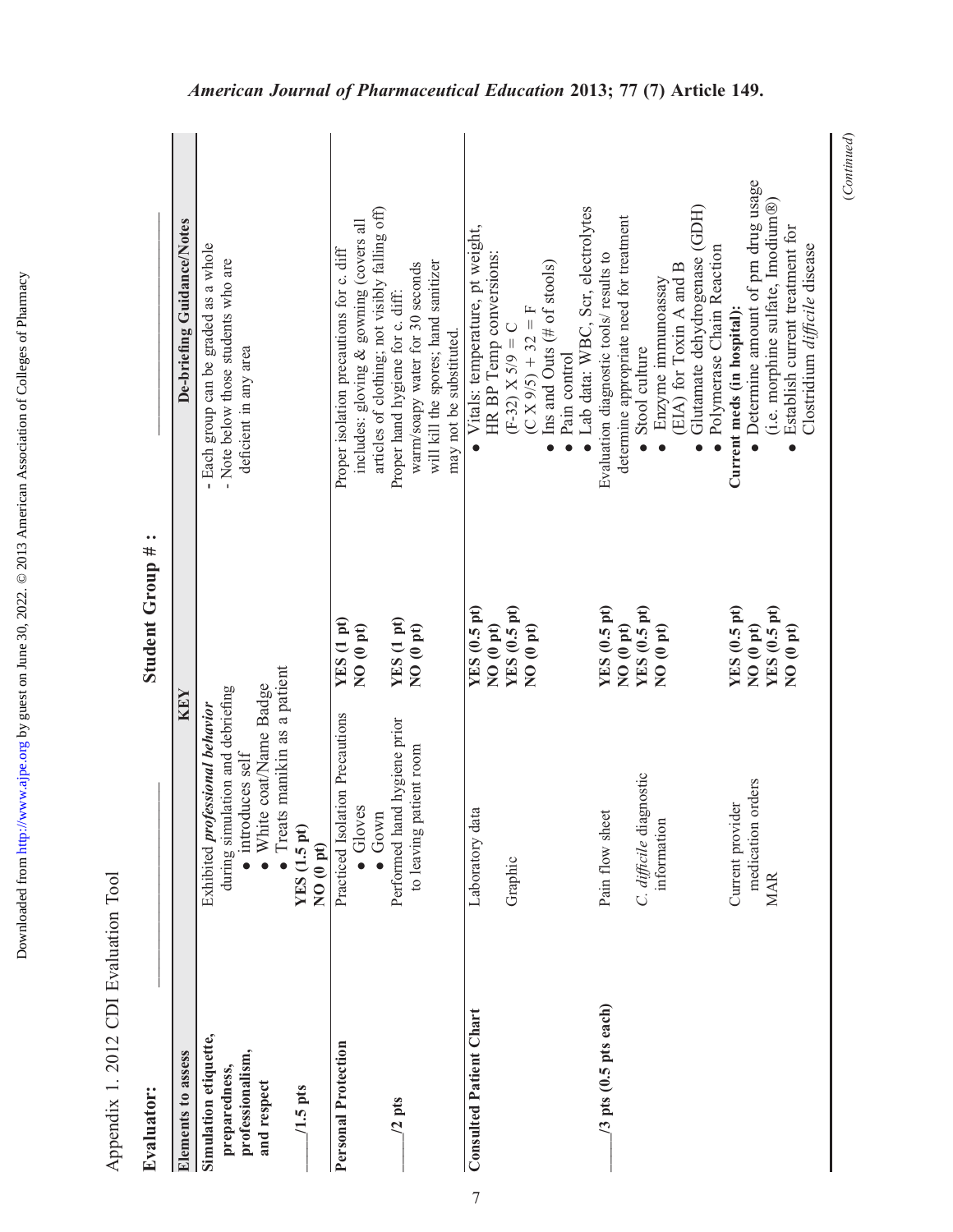| (Continued)                                                                                                               |                                                               |                                                                                                            |                                                                                                                                                                                                                                                                 |
|---------------------------------------------------------------------------------------------------------------------------|---------------------------------------------------------------|------------------------------------------------------------------------------------------------------------|-----------------------------------------------------------------------------------------------------------------------------------------------------------------------------------------------------------------------------------------------------------------|
| Elements to assess                                                                                                        | KEY                                                           |                                                                                                            | De-briefing Guidance/Notes                                                                                                                                                                                                                                      |
| Interviewed Patient                                                                                                       | Verify Allergy status                                         | YES (0.5 pt)<br>NO <sub>(0pt)</sub>                                                                        | (omitted-student pharmacist to clarify)<br>dicyclomine (Bentyl®): 10mg po daily<br>$0.025$ mg/2.5mg 1-2 tablet po QID prn<br>atropine/diphenoxylate (Lomotil®):<br>to antibiotics for tooth infection<br>establish previous exposure<br>Home meds:<br>$\bullet$ |
| $/2.0$ pts                                                                                                                | Verify home medications                                       | YES (0.5 pt)<br>NO <sub>(0pt)</sub>                                                                        | Consistency: watery vs. formed<br>• Frequency: $#$ of BMs<br>Characteristics of Stools:                                                                                                                                                                         |
| other home medications besides the<br>Students need to ask Mr. Able about<br>Chantix® (which is listed in $H\&P$ )        | Characteristics of stools                                     | frequency & consistency)<br>YES (0.5 pt; 0.25 pt for<br>NO (0 pt)                                          | 3 or more OLDCART questions<br>· Pain scale<br>Pain assessment:                                                                                                                                                                                                 |
|                                                                                                                           | OLDCART questions)<br>Pain (pain scale,                       | YES (0.25 pt for pain scale;<br><b>OLDCART</b> questions)<br>0.25 pt for 3 or more<br>NO <sub>(0 pt)</sub> |                                                                                                                                                                                                                                                                 |
| Accurate treatment of C. difficile<br>based on published guidelines<br>and severity of disease                            | Discontinue anti-diarrheals.                                  | YES (1 pt)<br>NO <sub>(0pt)</sub>                                                                          | Must verbalize discontinuing anti-diarrheal/Imodium®<br>May consider changing morphine sulfate to non-<br>opiate therapy, but not required for grading.                                                                                                         |
| $4.5$ pts                                                                                                                 | · Mild, moderate, severe<br>Differentiate severity of disease | YES (1 pt)                                                                                                 | # of stools per day (range $10-14$ ) has not<br>Not improving: Severe                                                                                                                                                                                           |
| Excretion of toxin may be preventing<br>gut motility or cause constipation.<br>Avoid medications that will slow           | non-responding<br>Responding vs.<br>Improving vs.             | NO <sub>(0pt)</sub>                                                                                        | Temp range: 36.7 - 38.5° C (still febrile<br>significantly decreased consistency<br>not changed/improved                                                                                                                                                        |
| of the toxin in the bowel (ultimately<br>which could lead to accumulation<br>toxic megacolon and/or<br>bowel obstruction) | improving<br>not i                                            |                                                                                                            | Hydration status: $K+$ has increased to 4.9<br>WBC: 42, 40, 39 and Bands: 70, 40, 50%<br>Pain scale/discomfort report - no<br>(no appreciable improvement)<br>at times)<br>$\bullet$<br>$\bullet$<br>$\bullet$                                                  |
|                                                                                                                           |                                                               |                                                                                                            | decreased; consistency improved.<br># of stools per day (range $4-5$ )<br>Improving: Mild to Moderate<br>improvement                                                                                                                                            |
|                                                                                                                           |                                                               |                                                                                                            | Hydration status: $K+$ has increased to 4.9<br>WBC: 14, 13, 11 and Bands: 70, 40, 25%<br>Pain scale/discomfort report - improved<br>afebrile: Tmax = $37^{\circ}$ C (not febrile)<br>(trending improvement)                                                     |

8

(Continued)

 $(Continued)$